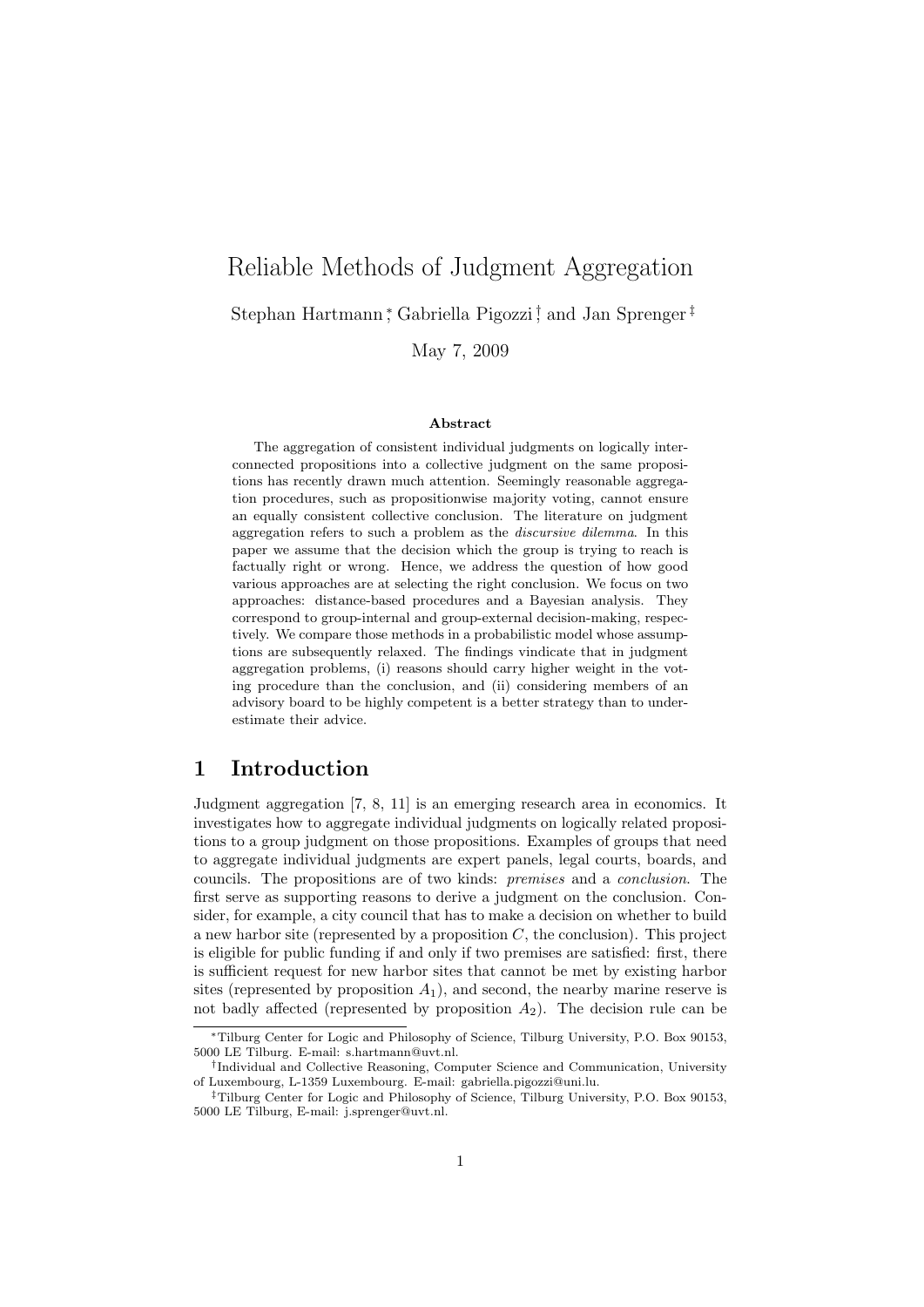|                  | A <sub>1</sub> | A <sub>2</sub> | C.  |
|------------------|----------------|----------------|-----|
| Agents $1, 2, 3$ | Yes            | Yes            | Yes |
| Agents 4, 5      | Yes            | No             | No  |
| Agents 6, 7      | No             | Yes            | No  |
| Majority         | Yes            | Yes            | No  |

Table 1: An illustration of the discursive dilemma under the aggregation rule  $(A_1 \wedge A_2) \leftrightarrow C$ .

formally expressed as the formula  $(A_1 \wedge A_2) \leftrightarrow C$ . Each member of the council expresses her judgment on  $A_1$ ,  $A_2$  and C such that the rule  $(A_1 \wedge A_2) \leftrightarrow C$  is satisfied.

How shall we derive a group judgment given the individuals' opinions on premises and conclusion? It is assumed that each individual expresses judgments on the propositions while respecting the logical relations. If we define the group opinion as the majority view on the issues (premises and conclusion), it turns out that the group may take an inconsistent position, as shown in Table 1. The city council may face a situation where the majority thinks that the new harbor site should not be built. However, it will not be possible to provide reasons for this judgment as a majority of the members agrees that there is sufficient request for further harbor sites and another majority agrees that the nearby marine reserve is not badly affected. The literature on judgment aggregation refers to such a problem as the discursive dilemma.

Two ways to avoid the paradox are the premise-based procedure (PBP) and the *conclusion-based procedure* (CBP) [2, 14]. According to PBP, each member expresses her judgment on each premise. The conclusion is then inferred from the rule  $(A_1 \wedge A_2) \leftrightarrow C$  and from the judgment of the group majority on  $A_1$ and  $A_2$ . If the individuals of the example followed the PBP, the new harbor site would be approved of. On the other hand, according to the CBP, the members privately decide on  $A_1$  and  $A_2$  and only express their opinions on C publicly. The judgment of the group is then inferred from applying the majority rule to the individual judgments on  $C$ . In the above example, the application of the CBP would stop the harbor project, contradicting the results of PBP.

The relevance of such aggregation problems goes beyond the specific city council example, because it applies to all situations where individual binary evaluations need to be combined into a group decision. Furthermore, the problem of aggregating individual judgments is not restricted to majority voting, but it applies to all aggregation procedures satisfying some seemingly desirable conditions. For an overview on the impossibility results and on the characterizations of aggregation rules and decision problems provided by the literature, the reader is referred to [12].

In this paper we assume that a group judgment is factually right or wrong and address the question of how reliable various approaches are at selecting the right conclusion. In other words, we ask whether some natural and plausible methods can be trusted in practice, generalizing the approach of Bovens and Rabinowicz [1] and of List [9] (see also [10]). We adopt two different perspectives, both common and important in public decision-making: First we compare the performance of a group of methods that can be characterized as distance-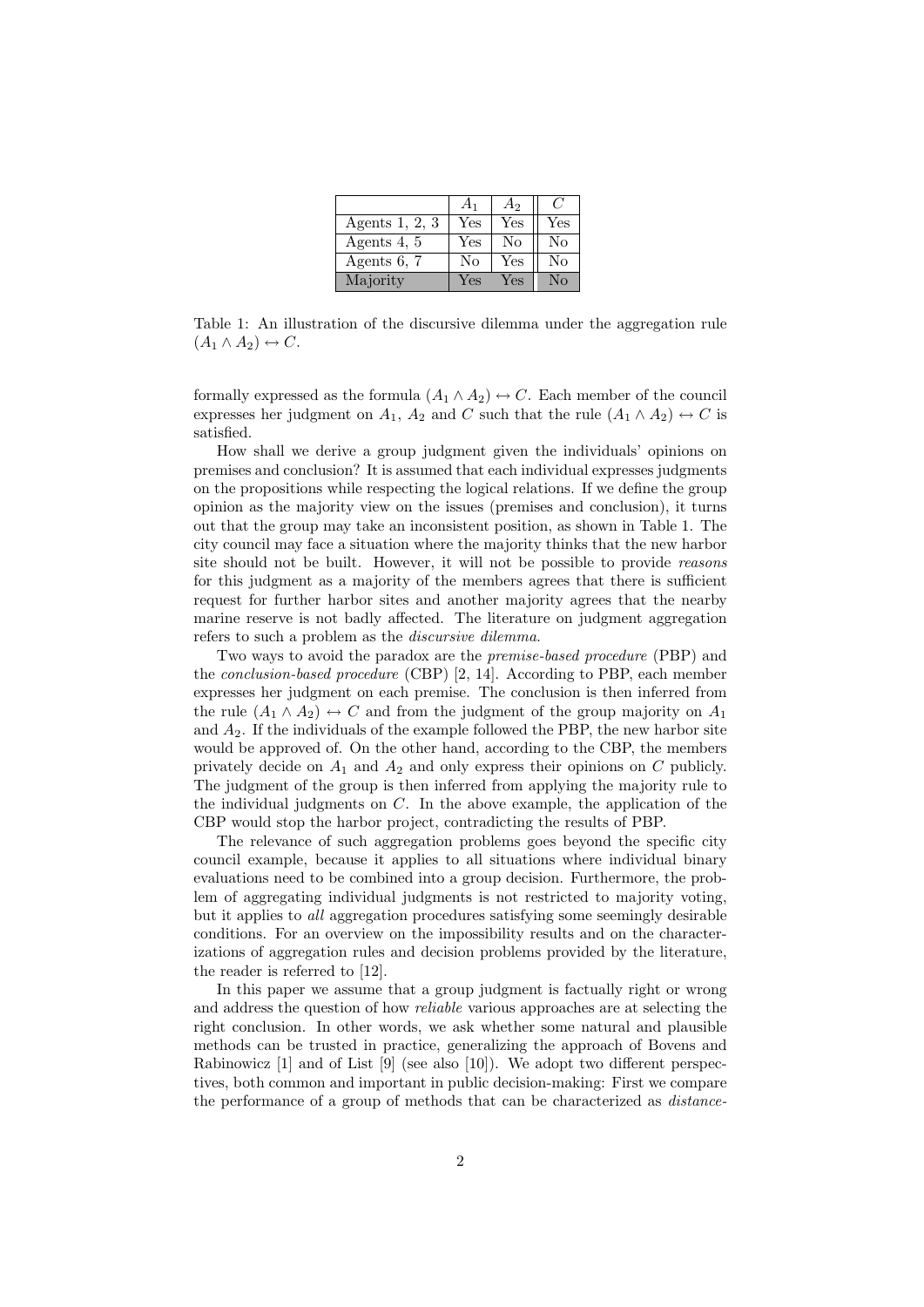based procedures, among them the majority fusion operator [5, 6, 15]. They are essentially functions from a N-tuple of individual judgment sets to a group judgment on a conclusion. Here, the crucial question is how much weight the judgments on the conclusion should get, compared to the judgments on the premises. Second, we ask how an external decision-maker would aggregate the group members' judgments if she took additional information into account, e.g. assessments of the group members' individual competence or the conclusion's (prior) probability. This group-external perspective is implemented by means of a full Bayesian analysis and serves as a benchmark for the distance-based procedures. Moreover, we extract recommendations for group-external judgment aggregation under incomplete, or even misleading information.

We analyze the reliability of judgment aggregation procedures in a probabilistic model, relying on analytical results as well as numerical simulations. In particular, we embed CBP, PBP and the majority fusion operator, into a family of *distance-based procedures* (Section 2). We study the properties of that family of aggregation methods and demonstrate the robustness of our results by relaxing the model assumptions (Section 3). Then we review the results of section 3 from a Bayesian perspective and compare group-internal (distancebased) to group-external aggregation procedures (Section 4). Finally, we derive recommendations for policy-making and sum up the main insights (Section 5).

# 2 The General Model: Distance-Based Procedures

The premise- and the conclusion-based procedures represent two extremes: PBP is only a function of the judgments on the premises, CBP is only a function of the judgments on the conclusion. This prompts the question of whether we can give a general description of aggregation procedures which combine the judgments on premises and conclusion, with PBP and CBP as extreme points.

A typical aggregation procedure which considers all elements of a judgment set is the majority fusion operator (MFO). MFO represents all positive verdicts with one, and all negative verdicts with zero (see [15] for a precise definition). Table 2 illustrates MFO in the harbor example from the introduction – the judgment set which comes closest to the group average, calculated by componentwise distances, is selected by MFO. Thus, each premise has the same weight as the conclusion in determining the group outcome.

The idea to use distance-based approaches as a method to resolve inconsistencies stems from computer science [5, 6]: the intuition is that an inconsistent database is replaced by the consistent database that comes "closest" to it. Pigozzi [15] was the first to apply distance-based methods to the problem of judgment aggregation.

We generalize Pigozzi's approach and present a continuum of distance-based procedures, parametrized by a real number  $t \geq 0$  which contains PBP and CBP as extremes. The introductory example of two premises is generalized to an aggregation problem where the conclusion is satisfied if and only if  $M$  premises are jointly satisfied. In other words, we deal with the aggregation rule  $(A_1 \wedge A_2 \wedge$  $\dots \wedge A_M$ )  $\leftrightarrow C$  where the  $A_i$  denote the premises and C denotes the conclusion. Notably, our analysis extends to other truth-functional combinations of the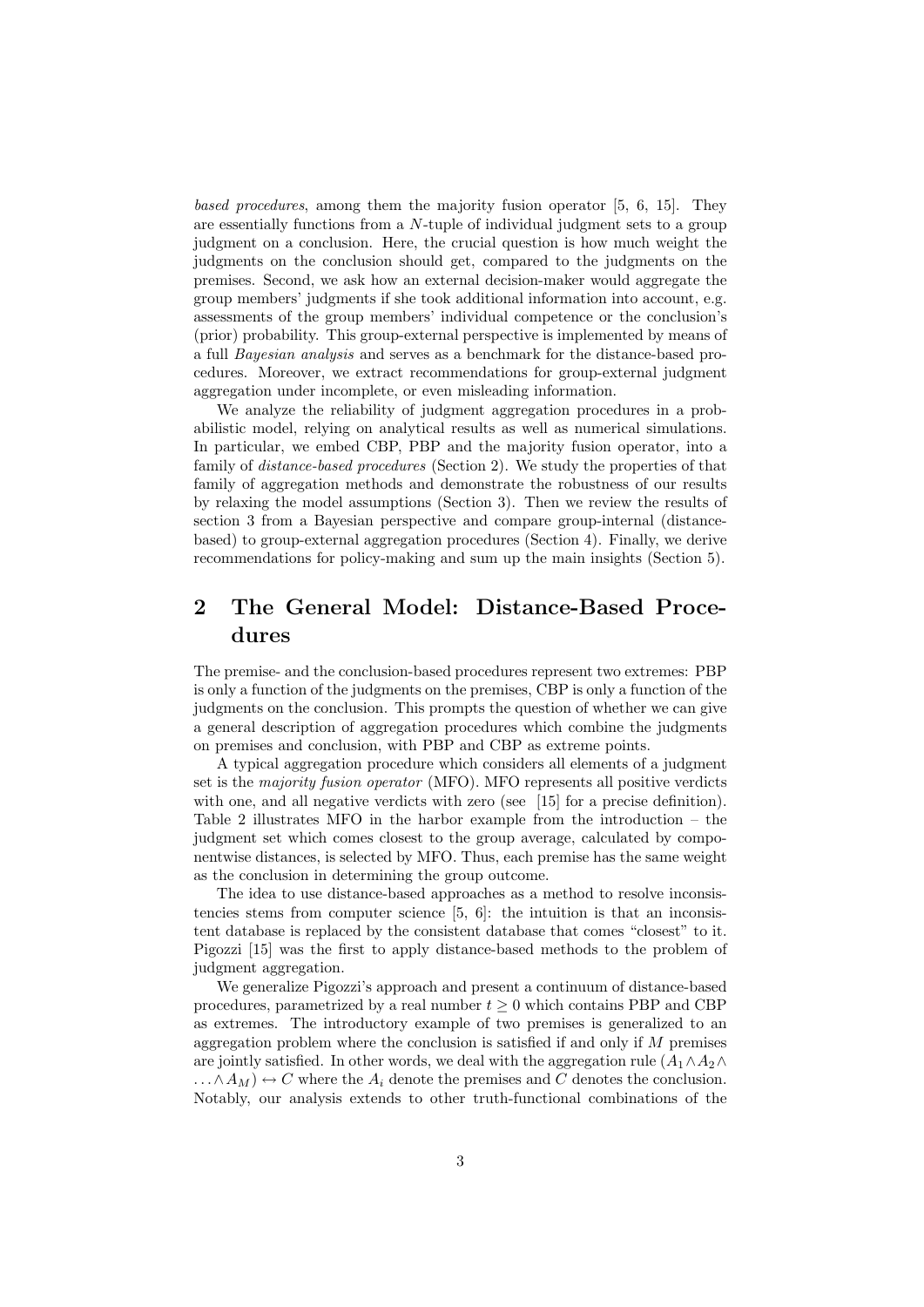|                       | $A_1$ | $A_2$ | C   | Total |
|-----------------------|-------|-------|-----|-------|
| Agents $1,2,3$        | 1     |       |     |       |
| Agents $4,5$          | 1     |       |     |       |
| Agents 6,7            |       |       |     |       |
| Average               | 5/7   | 5/7   | 3/7 |       |
| Distance to $(1,1,1)$ | 2/7   | 2/7   | 4/7 | 87'   |
| Distance to $(1,0,0)$ | 2/7   | 5/7   | 3/7 | 10/7  |
| Distance to $(0,1,0)$ | 5/7   | 2/7   | 3/7 | 10/7  |
| Distance to $(0,0,0)$ | 5/7   | 5/7   | 3/7 | 13/7  |

Table 2: The majority fusion operator in the harbor example of Table 1. It turns out that  $\{A_1, A_2, C\}$  is the consistent judgment set that comes closest to the average of the group members' judgments.

premises as well, e.g. the disjunctive aggregation rule  $(A_1 \vee A_2 \vee \ldots \vee A_M) \leftrightarrow C$ because this rule is equivalent to  $(\neg A_1 \land \neg A_2 \land \dots \land \neg A_M) \leftrightarrow \neg C$ . In general, our analysis captures all aggregation rules where the conclusion is true (false) in only one consistent judgment set.

Therefore, we restrict ourselves in the sequel to the conjunctive aggregation rule  $(A_1 \wedge A_2 \wedge \ldots \wedge A_M) \leftrightarrow C$ . 2<sup>M</sup> judgment sets are consistent with it. We represent them as sets of propositional letters and order them as follows:

$$
s_0 = \{A_1, A_2, \dots, A_M, C\} \qquad s_1 = \{\neg A_1, A_2, \dots, A_M, \neg C\}
$$
  
\n
$$
s_2 = \{A_1, \neg A_2, \dots, A_M, \neg C\} \qquad \dots
$$
  
\n
$$
s_M = \{A_1, A_2, \dots, \neg A_M, \neg C\} \qquad s_{M+1} = \{\neg A_1, \neg A_2, A_3, \dots, A_M, \neg C\}
$$
  
\n
$$
s_{M+2} = \dots \qquad s_{2^M-1} = \{\neg A_1, \neg A_2, \dots, \neg A_M, \neg C\}.
$$

Define  $S := \{s_i | 0 \le i \le 2^M - 1\}$ . Now, distance-based approaches identify the elements of S (i.e. consistent judgment sets) with a set of points in  $\mathbb{R}^{M+1}$ , in order to calculate the distance between each judgment set and the average of the group members' judgment. This subset of  $\mathbb{R}^{\tilde{M}+1}$  is, for each  $t \geq 0$ , defined by

$$
O_t := \{ x \in \{0,1\}^M \times \{0,t\} | x_{M+1} = t \prod_{i=1}^M x_i \}.
$$

 $O_t$  defines the set of admissible judgment vectors (see table 2): a positive judgment on a premise  $({}^{\omega}A_1$ ") is naturally identified with a 1, a negative judgment  $({}^{\omega} \neg A_2$ ") with a 0, and the judgment of the conclusion (the  $M + 1$ -th entry of the vector) is determined by the judgments on the premises.  $<sup>1</sup>$ </sup>

By this rationale, we obtain a canonical isomorphism  $M_t : \mathcal{S} \to O_t$ , mapping judgment sets to their geometric representations, and vice versa:

$$
(M_t(s_i))_j = \begin{cases} 1 & \text{if } (j \le M) \land (A_j \in s_i) \\ t & \text{if } (j = M + 1) \land (i = 0) \\ 0 & \text{otherwise.} \end{cases}
$$
 (1)

<sup>1.</sup> Thus,  $x_{M+1}$ , the conclusion entry, is assigned either 0 or  $t$  – the point of introducing the parameter t consists in manipulating the relative weight of the judgment on the conclusion, compared to the judgments on the premises. See below.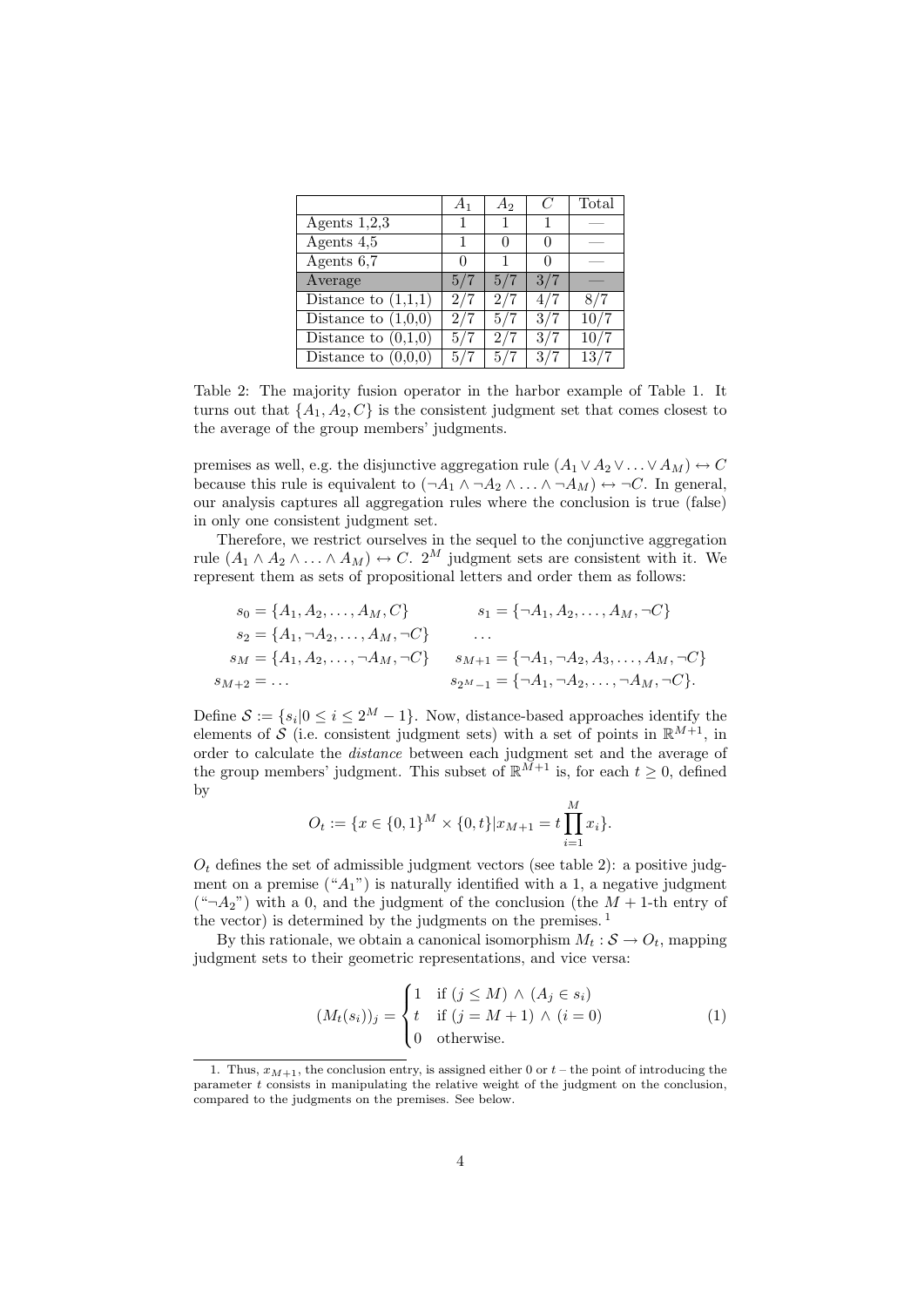For a set of N group members, we can now define a family of *distance-based* aggregation procedures  $(D_t^{M,N})_{t\geq 0} : S^N \to \{C, \neg C\}$  that map N consistent individual judgment sets to a group judgment on the conclusion  $C<sup>2</sup>$ . The idea is to calculate the distance between the geometric representations of the "average judgment" and each consistent judgment set, and to opt for the consistent judgment set that comes closest to the group average. More precisely,  $D_t^{M,N}$  is defined by

$$
D_t^{M,N}(s^{(1)},\ldots,s^{(N)}) := \begin{cases} C & \text{if } d_t^0 < \min_{1 \le i \le 2^M - 1} d_t^j \\ \neg C & \text{otherwise,} \end{cases} \tag{2}
$$

where

$$
d_t^i := \|M_t(s_i) - \frac{1}{N} \sum_{j=1}^N M_t(s^{(j)})\|_1,
$$
\n(3)

takes the distance between  $M_t(s_i)$  and  $\frac{1}{N} \sum_{j=1}^{N} M_t(s^{(j)})$ , by means of the 1-norm or Hamming distance (i.e., the componentwise sum of the absolute values of a vector).<sup>3</sup> In particular,  $D_t^{M,N}$  opts for conclusion C if and only if the (unique) judgment set that is compatible with  $C$  – namely  $s_0 = \{A_1, A_2, \ldots, A_M, C\}$  – is closer to the average submission of the group members than any other consistent judgment set. As equations (2) and (3) indicate, the term "closer" is defined by means of the distance in an appropriately transformed space, where parameter  $t$ governs the transformation map. Informally spoken, t expresses the extra weight assigned to the agents' judgment on the conclusion, apart from the information on C that is contained in the agents' judgments on the premises.

Now, PBP and CBP are part of the  $D_t^{M,N}$ -continuum, namely as the two extremes of the spectrum. Also,  $D_1^{M,N}$  agrees with MFO (all proofs are in the appendix):

#### Proposition 1

$$
D_t^{M,N} = \begin{cases} PBP & \text{if } t = 0\\ MFO & \text{if } t = 1\\ CBP & \text{if } t = \infty. \end{cases}
$$

In other words, the lower t, the more  $D_t^{M,N}$  resembles the premise-based procedure because the judgments on the conclusion carry little weight, compared to the judgments on the premises. Vice versa for  $t \to \infty$ . In the remainder of the paper, we discuss the properties of the  $D_t^{M,N}$ -family, with special emphasis on three particular procedures:  $D_0^{M,N}$  (the PBP),  $D_1^{M,N}$  (the MFO) and  $D_{\infty}^{M,N}$ (the CBP).

<sup>2.</sup> We differ from Miller and Osherson's [13] distance-based aggregation methods in several respects, most notably our specific parametrization, and our focus on the reliability of a method.

<sup>3.</sup> Note that in the group average, the  $M + 1$ -th component is also parametrized by t, in order to express the relative weight which the judgments on the conclusion obtain.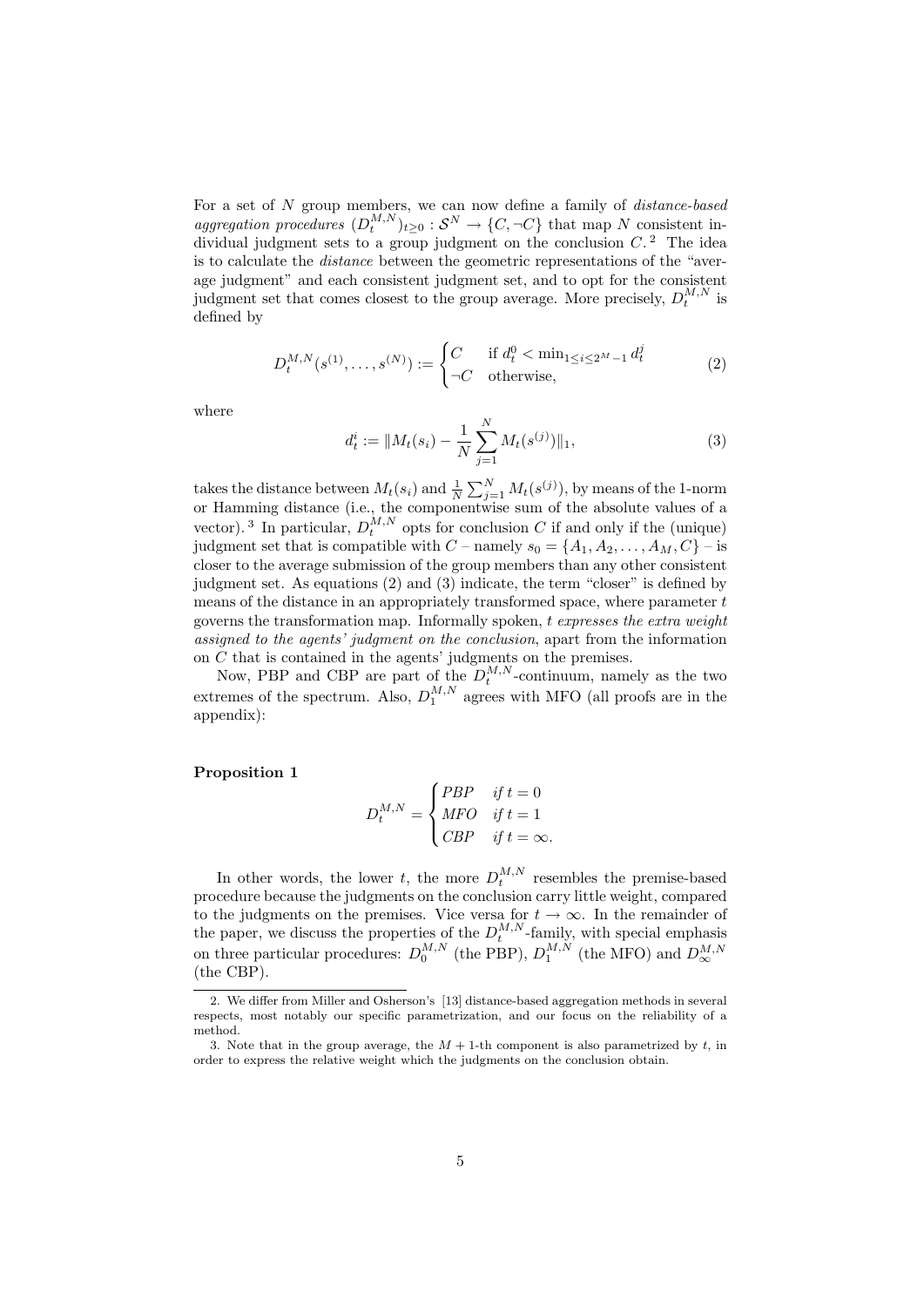# 3 Distance-Based Procedures: A Comparison

#### 3.1 The Model

To compare the reliability of the distance-based procedures, we adopt a probabilistic framework. In particular, each agent is assigned an individual competence  $p \in (0, 1)$  to make a correct judgment about a single premise, independent of whether  $A_i$  or its negation  $\neg A_i$  is true. In other words, the members' judgments on each premise are treated as independent random variables that mirror the truth with a certain probability  $p<sup>4</sup>$ . We could, for instance, imagine that the council members are laymen in the subject matter, have large files on both premises (supply/demand analysis and sustainability) and their task consists in evaluating these data without being misled.

Under suitable assumptions, the Condorcet Jury Theorem links the competence of the agents to the reliability of majority voting: if individual agents are better than randomizers at judging the truth or falsity of a premise (in other words, if  $p > 0.5$ , and if they form their opinions independently, then majority voting eventually yields the right collective judgment on  $A_i$  with increasing size of the group. This general fact motivates the use of majority-based decision-making in the judgment aggregation problem, e.g. in PBP and CBP.

Now we make the assumptions of our model explicit. They are also required to avoid computational complexity (cf. [1]):

- (i) The marginal probabilities of the premises are equal  $(\mathbb{P}(A_i) = \mathbb{P}(A_i))$ .
- (ii) The premises are (logically and probabilistically) independent.
- (ii) All agents have the same (independent) competence to assess the truth of each single premise  $(= p)$ . Their judgments on the premises are independent.
- (iv) Each individual judgment set is logically consistent.

Assumptions (i) and (ii) entail that we can parametrize the set of prior distributions by a single parameter  $q := \mathbb{P}(A_i) = \mathbb{P}(A_i)$ . Then, we can define the reliability  $R_{p,q}(D_t^{M,N})$  of a distance-based procedure for given parameter values N, p, q and t as the probability that the right conclusion is selected:  $5$ 

$$
R_{p,q}(D_t^{M,N}) \quad := \quad q^M \, \mathbb{P}(D_t^{M,N} = C|C) + (1 - q^M) \, \mathbb{P}(D_t^{M,N} = \neg C|\neg C). \tag{4}
$$

### 3.2 Reliability of the Distance-Based Procedures

With equation (4) at hand, we can compare the reliability of various distancebased procedures.

<sup>4.</sup> It would, of course, also be possible to assign two different competences  $p'$  and  $p''$  to the agents, one for correctly discerning  $A_i$  and one for correctly discerning  $\neg A_i$ . But then, the agents' overall competence would be coupled to the prior probabilities of the various situations:  $p = p' \mathbb{P}(A_i) + p''(1-\mathbb{P}(A_i)) (\mathbb{P}(A_i)$  denoting the marginal probability of  $A_i$ ). – We ascribe an individual competence only for voting on premises, not for voting on any proposition (such as  $A_i \wedge A_j$ ). Indeed, in many contexts, such as the harbor example, it is apparently reasonable to assign individual voting competence only to judgments on "elementary", matter-of-fact propositions, and not to complex propositions.

<sup>5.</sup> Here and in the sequel, we do not give the details of our calculations, apart from the proofs of the propositions which are contained in the appendix. These details can be readily provided, but they cost lots of space, and we doubt that they lead to any important insights.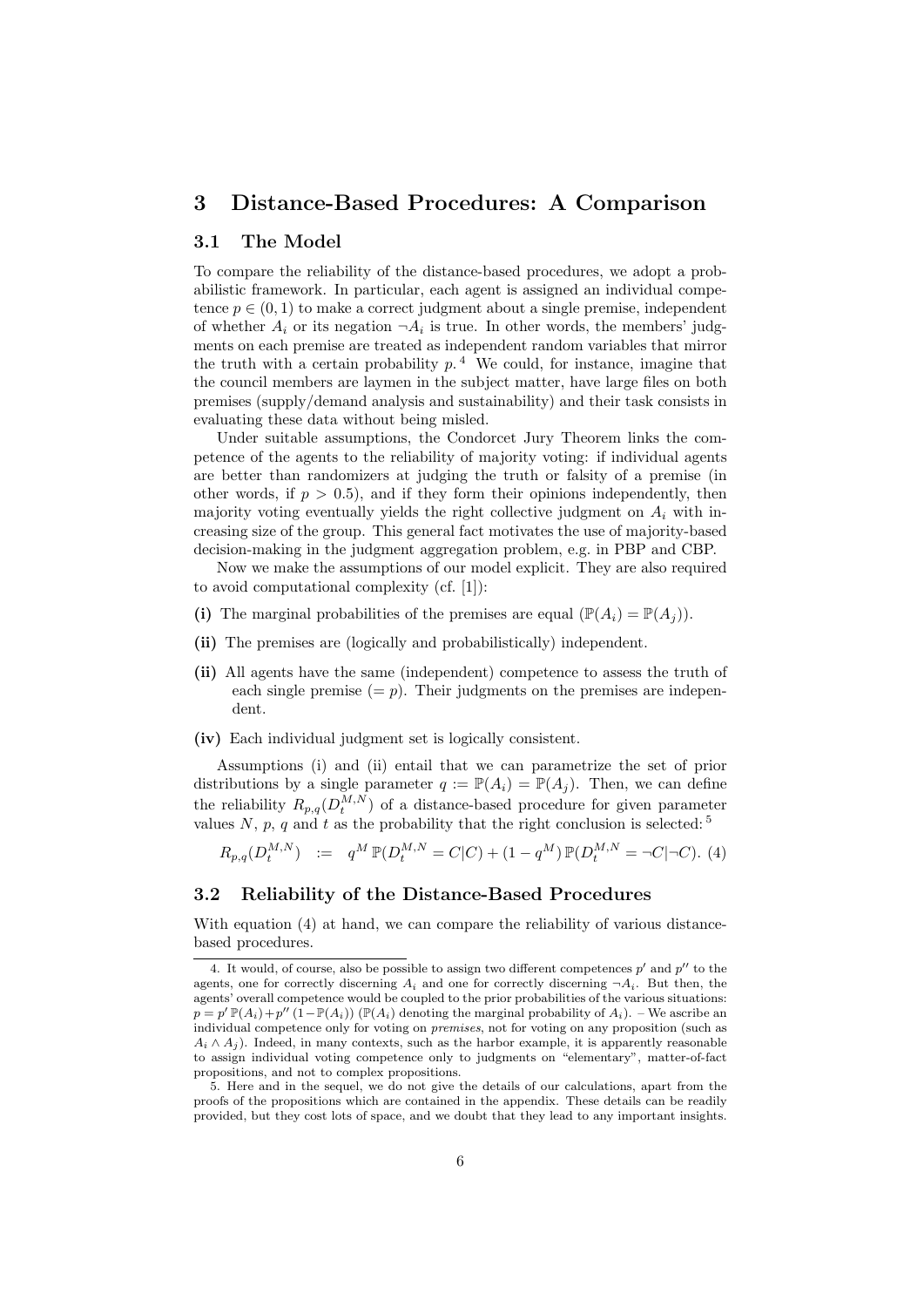

Figure 1: Reliability of PBP ( $t = 0$ , triangles), MFO ( $t = 1$ , stars) and CBP  $(t = \infty,$  diamonds) as a function of N, for  $M = 2$ , various values of p, and a fixed value of  $q = 0.5$ . Upper left figure:  $p = 0.56$ . Upper right figure:  $p = 0.64$ . Lower left figure:  $p = 0.72$ . Lower right figure  $p = 0.8$ .

Figure 1 depicts the reliability of distance-based procedures for two premises as a function of group size N, for two premises,  $q = 0.5$  and individual competence  $p \in \{0.56, 0.64, 0.72, 0.8\}$ . It turns out that for small groups and relatively low individual competence, the PBP too often leans towards an erroneous judgment in favor of C. In such small groups, majorities for a premise can emerge by random sampling effects alone and are therefore not informative. Therefore PBP is inferior to procedures with a higher t in such circumstances. However, if either  $p$  or  $q$  goes up (we don't discuss the latter case, but the argument is obvious), the three procedures either do not differ much (e.g.  $p = 0.8$ ), or procedures with a low t outperform their competitors (e.g.  $p = 0.64$ ). Thus, from an epistemic perspective, voting on reasons (premises) is clearly superior to directly voting on the conclusion as long as individual competence  $p$ , marginal probability  $q$  and group size  $N$  are not too low.

This insight can be accounted for, and generalized, by an asymptotic analysis  $N \to \infty$ : If individual competence exceeds a certain threshold, the group judgment on the conclusion will almost certainly be right as group size increases. First we show this for the case that the conclusion is actually true.

**Proposition 2** Assume  $s_0 = \{A_1, A_2, \ldots, A_M, C\}$  is the true judgment set. Define √

$$
p_t := \frac{\sqrt{2t^2 + 2t + 1} - 1}{2t}.
$$

Then:

$$
\lim_{N \to \infty} \mathbb{P}(D_t^{M,N} = C) = \begin{cases} 1 & \text{if } p > p_t \\ 0 & \text{if } p \le p_t. \end{cases}
$$

<sup>6.</sup> For reasons of convenience, the calculations were made for two premises only, but our asymptotical results (Proposition 2, Corollary 1) ensure that the structure of the graphs is preserved for  $M > 2$ , too.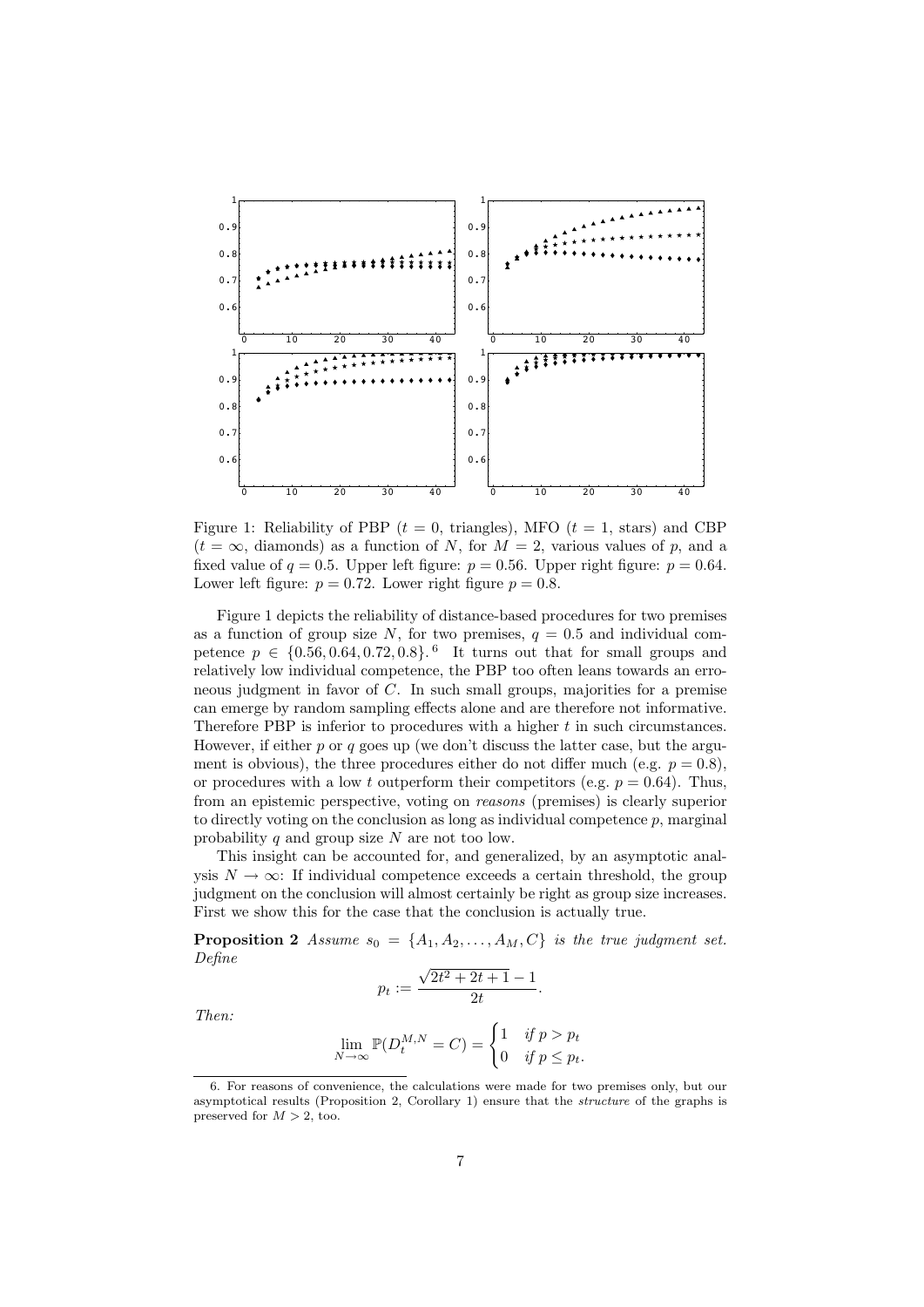In particular, we obtain the critical values  $p_0 = 0.5$  for PBP,  $p_1 = (\sqrt{5}-1)/2 \approx$ 0.618 for MFO and  $p_{\infty} = 1/\sqrt{2} \approx 0.707$  for CBP.

The result easily transfers to the general case:

Corollary 1 Let  $p > 0.5$ . Then  $\mathbb{P}\text{-}a.s.$ :

$$
\lim_{N \to \infty} R_{p,q}(D_t^{M,N}) = \begin{cases} 1 & p_t > p \\ 1 - q^M & otherwise. \end{cases}
$$
 (5)

Put another way,  $R_{p,q}(D_t^{M,N}) \stackrel{N\to\infty}{\to} 1$  if p is larger than the critical value  $p_t$ , and  $R_{p,q}(D_t^{M,N}) \stackrel{N\to\infty}{\to} 1-q^M$  otherwise.<sup>7</sup> Thus, Proposition 1 and Corollary 1 explain why in Figure 1, the reliability of each procedure approaches  $1 - q^2 = 0.75$  with increasing N when  $p_t \leq p$  (such as in the upper figures). This result suggests that for medium to large size groups and unknown competence, it is preferable to confront the agents with a couple of minor questions, rather than with one big aggregate question which requires the combination of several independent judgments. A complex issue, such as a motion in parliament, or a plebiscite question, should, if possible, be split into several smaller issues. For instance, if we ask the members of a city council or the participants of a poll whether they consider the harbor project eligible for public funding, the epistemic significance of their judgments is increased if we derive the aggregate judgment from their judgments on the premises and the conclusion, rather than directly asking them what they think about the conclusion. Note that this effect does not stem from a supposed tendency to commit logical fallacies when combining several judgments. Rather, procedures with high  $t$  give extraordinary weight to the agents' opinion on the conclusion. Then, agents mostly lean towards  $\neg C$  even if each premise is widely accepted. This systematic bias deteriorates the results unless the agents' individual competence is very high.

#### 3.3 Generalizations

We chose quite special and restrictive model assumptions in order to control computational complexity. Therefore we also explore whether our results are robust when relaxing two assumptions: (i) the loss of a "false positive" decision (for C) exceeds the loss of a "false negative" decision (for  $\neg C$ ), (ii) the independence of the premises is abandoned.

Firstly, quite often a judgment leads to an irreversible decision. For instance, if the newly built harbor happens to affect the marine reserve, or if the demands for new harbor sites are too low, we will continuously suffer from the consequences of a wrong judgment. (Whereas if we do not approve of the project, we are free to correct our judgment later.) In such a case, use of a ("premise-friendly") procedure with a low  $t$  is apparently dangerous. To deal with that case, we have set up a utility matrix where each correct decision is rewarded with 1 unit, a false rejection of C costs 0 units, and a false acceptance of C costs u units, with  $u < 0$ .

Figure 2 plots the expected utility of a procedure as a function of t for  $u = -0.5$  and  $u = -1$ , with fairly typical values of p, q and N. We observe that

<sup>7.</sup> It is not surprising, by the way, that q enters the formula, because it expresses which form of systematic bias (towards C or  $\neg C$ ) is more important for the reliability of  $D_t^{M,N}$ .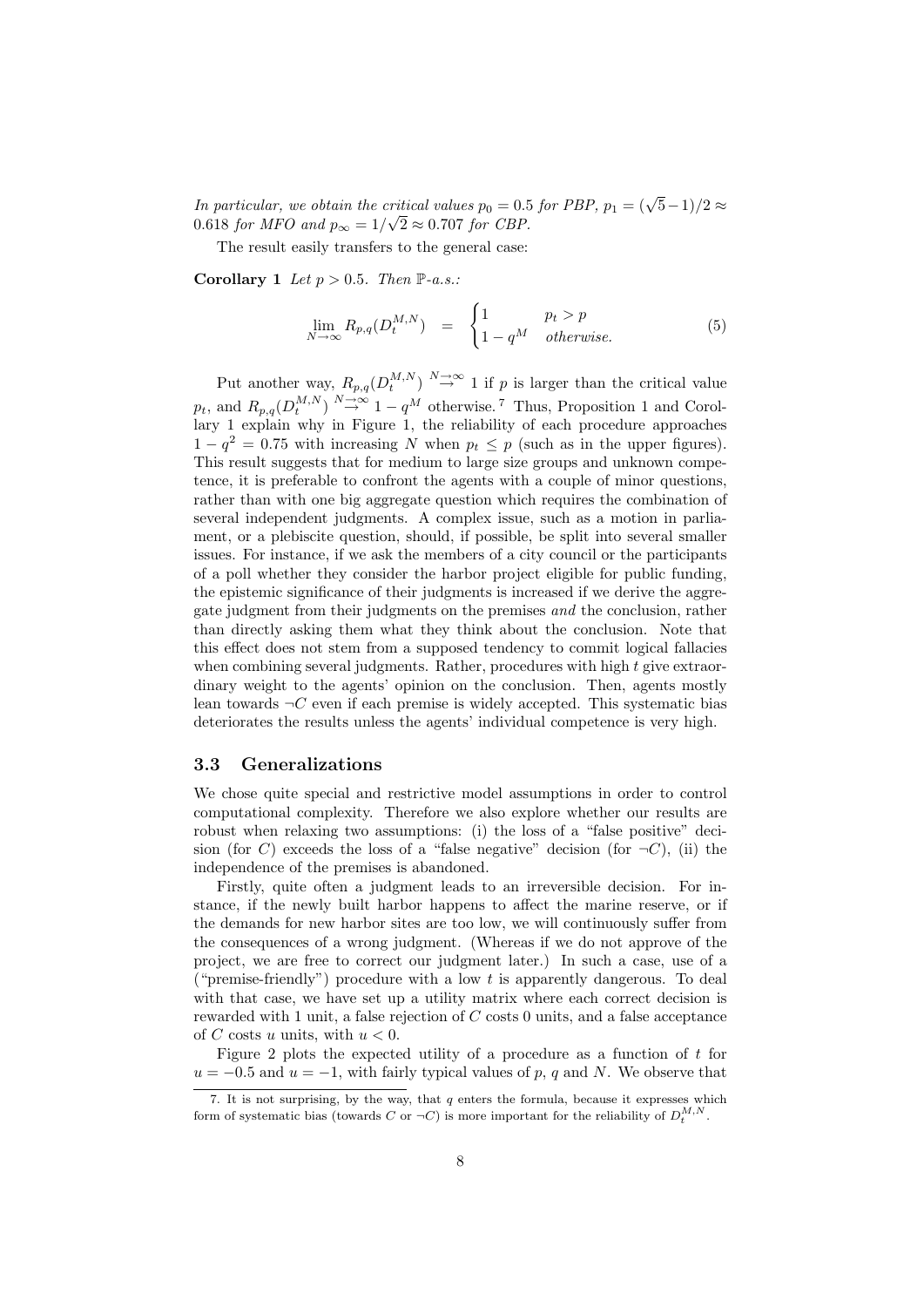

Figure 2: Expected utility of the distance-based procedures as a function of  $t$ , for  $M = 2$ ,  $N = 11$ ,  $p = q = 0.7$ . Left figure:  $u = -0.5$ . Right figure:  $u = -1$ .

the graph is monotonously decreasing as a function of  $t$ . In other words, even if the costs of false acceptance are significantly higher than the costs of false rejection, there is no need to employ a high  $t$  in aggregating the judgments.

Secondly, although in the harbor example, independence of the premises is quite plausible, it seems to be too strong an assumption in other contexts, e.g. when both premises express purely economic criteria. Consequently, the agents' judgments will quite often be far from independent, e.g. they might reason from the conclusion to the premises instead the other way round. This prompts the question how our distance-based procedures fare in such cases. For reasons of simplicity and computational tractability, we restrict ourselves to two premises in extending the model.

The occurrence of such a correlation seems to question the superiority of distance-based procedures with low t, e.g. the premise-based procedure, since the additional information obtained by voting on two premises, instead of voting on the conclusion, is low. To check this prediction, we set up a Bayes net with a parent node C,  $P(C) = c$ , and the premises  $A_1$  and  $A_2$  as offsprings. This creates a dependence between  $A_1$  and  $A_2$ , expressed by  $x = P(A_1|C) = 1 - P(A_1|\neg C)$ , and analogously for  $A_2$ . Leaving the rest of our model assumptions intact, we have plotted the reliability of the distance-based procedures as a function of the strength of the correlation involved  $(x = 0.5$  corresponds to independence,  $x = 0$  or  $x = 1$  to perfect correlation), for typical values of p and  $N = 7$ .



Figure 3: Reliability of PBP ( $t = 0$ , dashed line), MFO ( $t = 0$ , dotted line) and CBP  $(t = \infty,$  full line) as a function of x, for  $M = 2$ ,  $N = 7$ ,  $c = 0.3$ , and  $p = 3/5$  (left figure) compared to  $p = 2/3$  (right figure).

To better understand Figure 3, note that the marginal probabilities of  $A_1$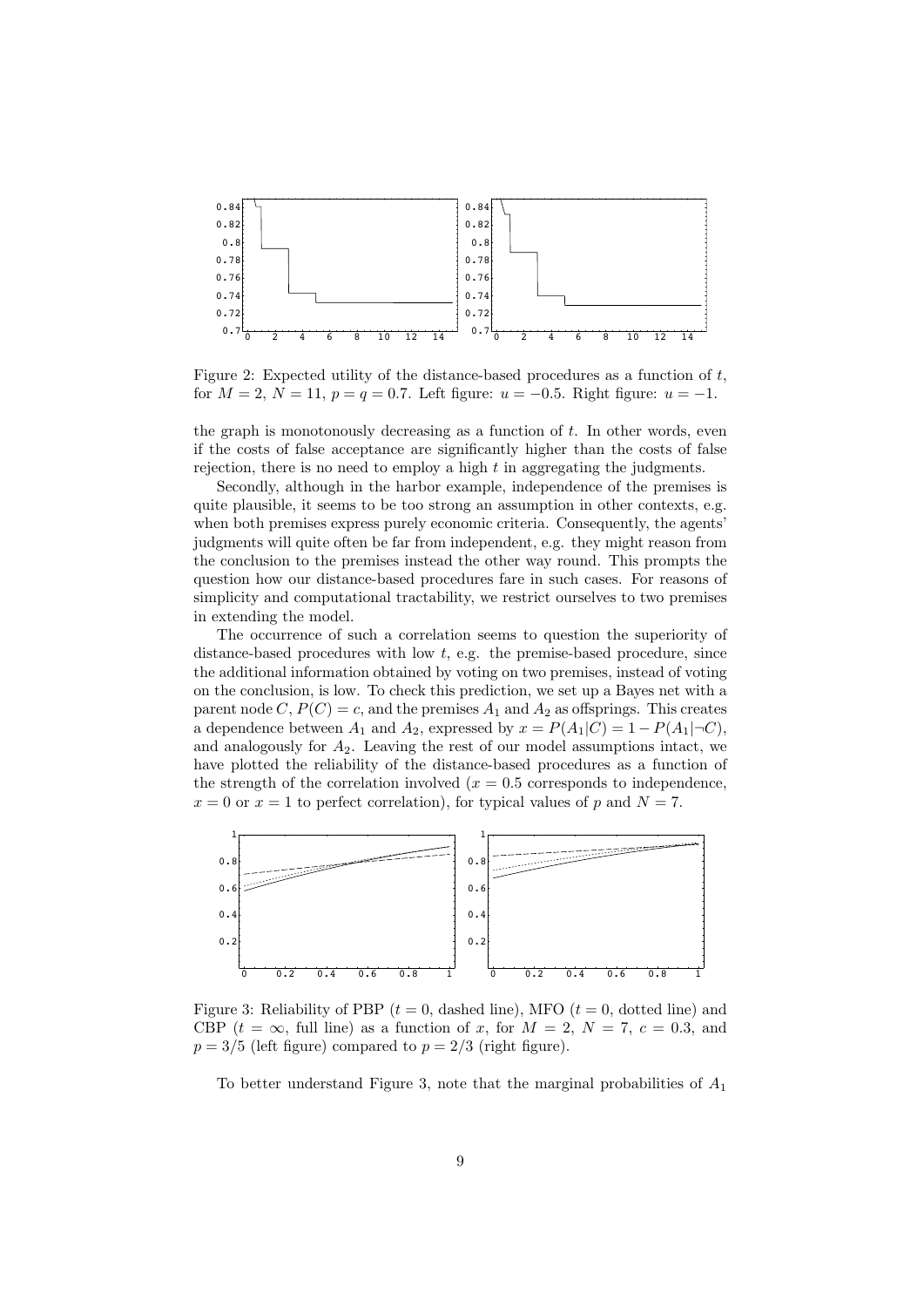and  $A_2$  can be written as

$$
P(A_1) = P(A_2) = cx + (1 - c)(1 - x),
$$

which entails the probability of  $A_1$  and  $A_2$  decreases linearly as a function of x, with slope  $-0.4$ . This means that the apparently strong performance of CBP and MFO in the left figure, for  $x > 0.5$ , owes more to the decreasing probability of  $A_1$  (which favors high ts), than to the increasing correlation. Once this effect is eliminated, the distortions induced by premise correlation are very modest. To sum up, while low  $t$ 's apparently dominate higher  $t$ 's for high individual competence  $(p = 2/3)$ , for lower competences  $(p = 3/5)$  slightly higher t's, e.g.  $t \approx 1$  are advised. This agrees with our findings from the previous subsection which remain thus intact for both kinds of generalizations.

## 4 A Group-External Perspective

The distance-based procedures aggregated a N-tuple of individual judgment sets to a final judgment on the conclusion. Potentially available additional information was neglected. Our approach in this section addresses this issue: An external decision-maker treats the agents' judgments on premises and conclusion as evidence for a final judgment on the conclusion. For instance, think of a prime minister, a city mayor, etc. who takes into account the recommendations of an advisory board, while having some opinion on the subject matter and the competence of the board members. We discuss the reliability of this kind of judgment aggregation as a function of the accuracy of the estimates of individual competence, and compare it to the distance-based procedures.

First, let us see how this approach can serve as a benchmark for distancebased procedures. The judgments of the agents  $(s^{(1)},...,s^{(N)})$  are treated as incoming evidence and used to updates prior probabilities to a posterior distribution over  $\{C, \neg C\}$ . We obtain the formula

$$
\mathbb{P}(C|(s^{(1)},\ldots,s^{(N)})) = \left(1 + \frac{1 - \mathbb{P}(C)}{\mathbb{P}(C)} \frac{\mathbb{P}(s^{(1)},\ldots,s^{(N)}|\neg C)}{\mathbb{P}(s^{(1)},\ldots,s^{(N)})|C)}\right)^{-1}.
$$
 (6)

Thus, the optimal decision is exclusively based on the posterior probability of  $C$  and the utility matrix which describes the decision problem. If both kinds of error (wrong judgment in favor of/against  $C$ ) are equally severe, a rational Bayesian decision-maker will opt for C if and only if  $\mathbb{P}(C|(s^{(1)},\ldots,s^{(N)})) > 1/2$ .

If we add the assumptions  $(i)$ - $(iv)$  (see page 6) that served to determine the reliability of the distance-based procedures, the model is fully specified, and the right hand side of (6) can be readily calculated. In particular, we can compare the reliability of distance-based aggregation to the theoretically optimal Bayesian aggregation. Are they close to the theoretical optimum or do they suffer high losses?

Figure 4 gives an answer for typical values of  $q$  and  $N$ . As predicted, the Bayesian procedure constitutes an upper bound for all other procedures. Also, the more the agents are inclined towards either truth or falsehood, the more informative are their judgments for an external decision-maker. Hence the symmetry around  $p = 0.5$ . The most notable thing is, however, that the performance of PBP – representative of procedures that use a low  $t$  – comes very close to the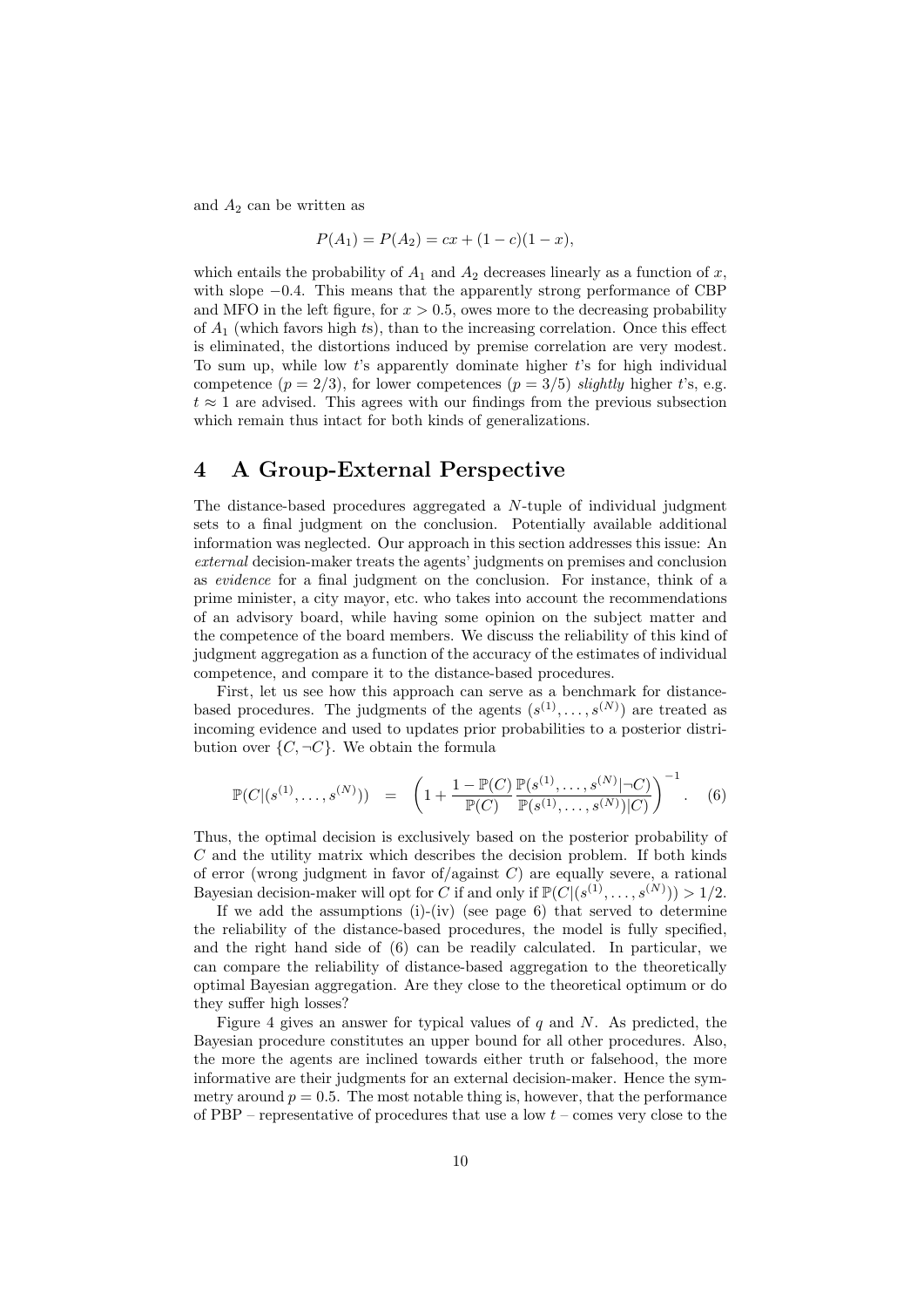

Figure 4: The probability that the Bayesian procedure (thin-dotted line) identifies the right conclusion as a function of the competence of the agents  $p$  for  $q = .7, M = 2$  and  $N = 11$ , compared to distance-based procedures for  $t = 0$ (dashed line),  $t = 1$  (thick-dotted line) and  $t = \infty$  (full line).

theoretically optimal Bayesian procedure. In other words: Although the PBP is a very crude procedure, we can, for typical values of  $q$  and  $N$ , barely improve upon it, even as external decision-makers with full information on  $p$  and  $q$ . This gives another justification for using easily implementable distance-based procedures in practice, and justifies rules of thumbs, such as "discuss and vote on the criteria for a decision, instead on the decision itself". For instance, proposals that are opposed by a majority of agents should not be dismissed when the criteria for their implementation are backed by strong majorities.



Figure 5: Reliability of the Bayesian procedure (full line) as a function of estimated competence  $\hat{p}$ , with  $M = 2$ ,  $N = 11$ ,  $q = 0.5$ ,  $p = 0.55$  (left figure) and  $p = 2/3$  (right figure). The horizontal lines give the distance-based procedures for  $t = 0$  (dashed line),  $t = 1$  (thick-dotted line) and  $t = \infty$  (thin-dotted line).

Of course, the pure Bayesian procedure is hard to implement in practice because it demands that  $p$  and  $q$  be transparent to the decision-maker. Therefore we investigate it under more realistic circumstances when the external decisionmaker does not know the agents' individual competence and has to estimate it instead. Figure 5 plots the reliability of this more realistic form of Bayesian judgment aggregation and compares it to the performance of the distance-based procedures.

We see that the graphs of the distance-based procedures are constant – which is intuitively clear since they do not depend on the estimate  $\hat{p}$ . As expected,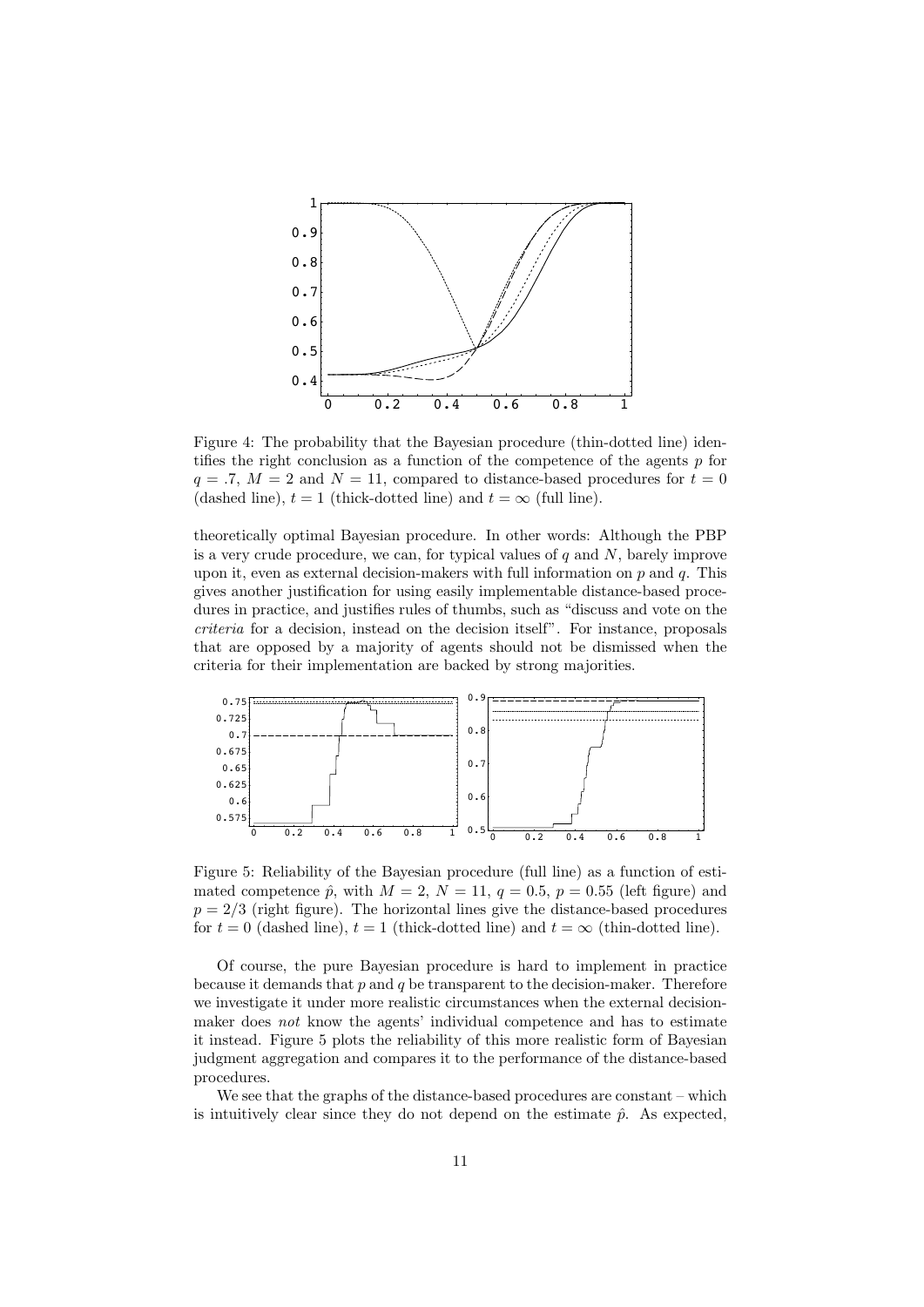the Bayesian procedure peaks around the true value of  $p$ , outperforming the distance-based procedures in this region. For overestimated  $\hat{p}$ , it is at least as good as the PBP  $(t = 0)$ , securing reasonable reliability. This is no surprise since if the agents are deemed extremely competent, the decision-maker will follow their majority judgments, mimicking PBP. By contrast, underestimating p leads to very unreliable conclusions.

This yields the following, more general moral: when external decision-makers have well-founded prior beliefs on the likelihood of the premises, and have to assess recommendations of an advisory board, to overestimate the board's competence is a safer strategy than to underestimate it. This might explain why reports of such boards (e.g. the IPCC report on global warming, or the Stern report on the economics of climate change) are often treated like revealed truths: even if we have doubts that the board members are competent enough to give binding recommendations on such complex a matter, assuming that they are competent is a more robust, and rational strategy than to systemically underestimate their competence, and to neglect their advice. Individual bias can just be too devastating.

# 5 Conclusions

This paper has investigated some popular judgment aggregation procedures (such as PBP, CBP and MFO) and embedded them into a more general family of distance-based procedures. This family has been parametrized by means of a real number  $t \geq 0$ , where the extremes are given by the premise- and the conclusion-based procedure.

We have proven asymptotic results for increasing group size and shown that unless the group is quite small and the voters barely competent, distance-based procedures with low t, such as the premise-based procedure, fare best. The Bayesian analysis has moreover demonstrated that these procedures fare almost as well as the theoretical optimum. Also, the results are robust with respect to two plausible generalizations, namely changing utility matrices and correlation among the premises. Although in real aggregation problems, the precise choice of an aggregation procedure has to be calibrated to the group size and problem specifics, as explained in section 3, our results substantiate a general recommendation: namely the use of procedures that give a low weight to the initial judgments on the conclusion, in particular the premise-based procedure PBP. These distance-based approaches are easily implementable and reliably select the right outcome without requiring judgments on individual competence.

Finally, we have adopted the perspective of an external decision-maker who merges the recommendation of an advisory board with his own beliefs on the subject matter and the board members' competence. The approach is very flexible since the decision procedure can be adapted to a lot of different problems (by changing the utility matrix). However, the board members' competence has typically to be estimated. It has been shown that for incorrect estimates of  $p$ , losses are manageable in the case of overestimation, whereas underestimation often proves to be fatal. This result encourages policy-makers to rely on the advice of an unbiased advisory board or committee, even if the majorities are not convincing and the board members' competence is hard to elicit.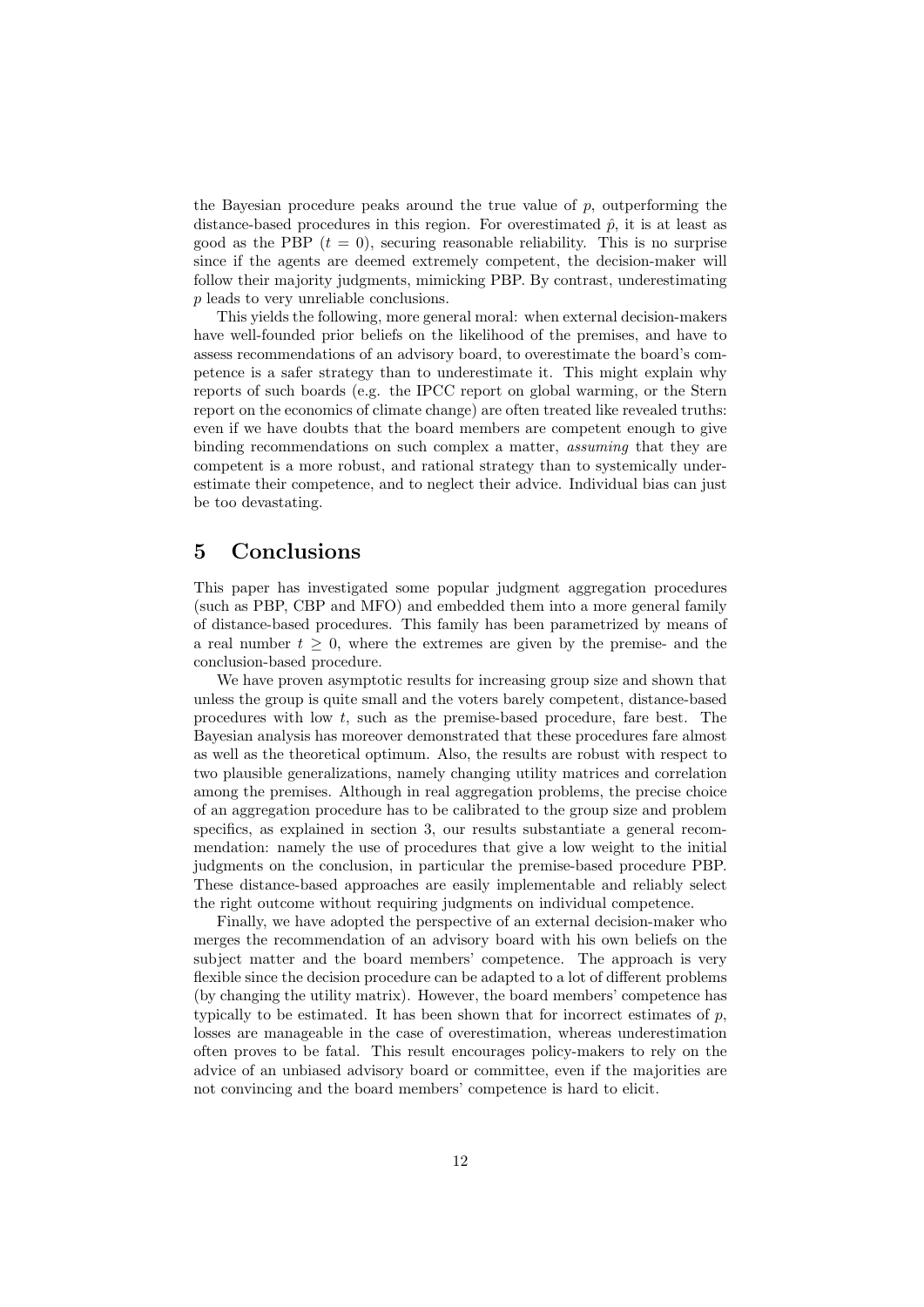# Appendix

**Lemma 1:** Let  $d_t^j$  be defined according to equation (3). Then:

 $d_t^0 < \min_{1 \le j \le 2^M-1} d_t^j \qquad \Leftrightarrow \qquad d_t^0 < \min_{1 \le j \le M} d_t^j.$ 

**Proof of Lemma 1:**  $\Rightarrow$  is trivial. For the converse direction, assume  $d_t^0 \leq \min_{1 \leq j \leq M} d_t^j$  and the existence of a  $K > M$  such that  $d_t^0 \geq d_t^K$ . We conduct an indirect proof and lead this assumption ad absurdum. Assume without loss of generality that  $s_K = \{\neg A_1, \neg A_2, \dots, \neg A_L, A_{L+1}, \dots, A_M, C\},\$ with  $L \geq 2$  (the  $A_j$  are interchangeable). Let  $a_j$ , for any judgment set in  $\mathcal{S}^N$ , denote the actual number of votes for premise  $A_j$ , and accordingly for c with respect to conclusion C. Now, we rewrite the  $(1\text{-norm})$  distances  $d_t^j$  between any  $M_t(s_j)$  and the group average  $\frac{1}{N} \sum_{i=1}^{N} M_t(s^{(i)})$ :

$$
d_t^0 = \frac{1}{N} \left[ \sum_{j=1}^N (N - a_j) + t(N - c) \right] \quad d_t^1 = \frac{1}{N} \left[ \sum_{j \neq 1} (N - a_j) + a_1 + tc \right]
$$
  

$$
d_t^2 = \frac{1}{N} \left[ \sum_{j \neq 2} (N - a_j) + a_2 + tc \right] \quad d_t^K = \frac{1}{N} \left[ \sum_{j \leq L} a_j + \sum_{j > L} (N - a_j) + tc \right].
$$

This yields for all  $1 \leq j \leq M$ 

$$
N(d_t^j - d_t^0) = (2a_j - N) + t(2c - N).
$$
\n(7)

Hence  $d_t^j > d_t^0$  presupposes  $(2a_j - N) > 0$  because  $c \le a_i$ . – Finally we obtain

$$
N(d_t^K - d_t^1) = \sum_{j \le L} a_j + \sum_{j=2}^L (N - a_j) - a_1
$$
  
= 
$$
\sum_{j=2}^L a_j - (N - a_j)
$$
  
= 
$$
\sum_{j=2}^L 2a_j - N
$$
  
> 0, (8)

making use of  $(7)$  and the remark thereafter.  $- (8)$  contradicts the assumption that  $d_t^K \leq d_t^0 < d_t^1$ .  $\Box$ 

**Proof of Proposition 1:**  $D_1^{M,N} = \text{MFO}$  is obvious (compare table 2). We show that  $D_0^{M,N} = \text{PBP}$  and  $D_{\infty}^{M,N} = \text{CBP}$ . Recall that  $D_t^{N,M} = C$  if and only if  $d_t^0 < \min_{i \neq 0} d_t^i$  (cf. equation (2)). Lemma 1 has demonstrated that this condition is equivalent to  $d_t^0 < \min_{1 \le i \le M} d_t^i$ . In other words,  $D_t^{M,N} = C$  if and only if

$$
(2a_j - N) + t(2c - N) > 0 \qquad \forall 1 \le j \le M \tag{9}
$$

 $(cf. (7)).$ 

For  $t = 0$ , (9) can be rewritten as  $a_j > N/2$  for each  $1 \le j \le M$ , and we obtain the PBP. For  $t \to \infty$ , (9) amounts to  $c > N/2$ , and we obtain the CBP.  $\Box$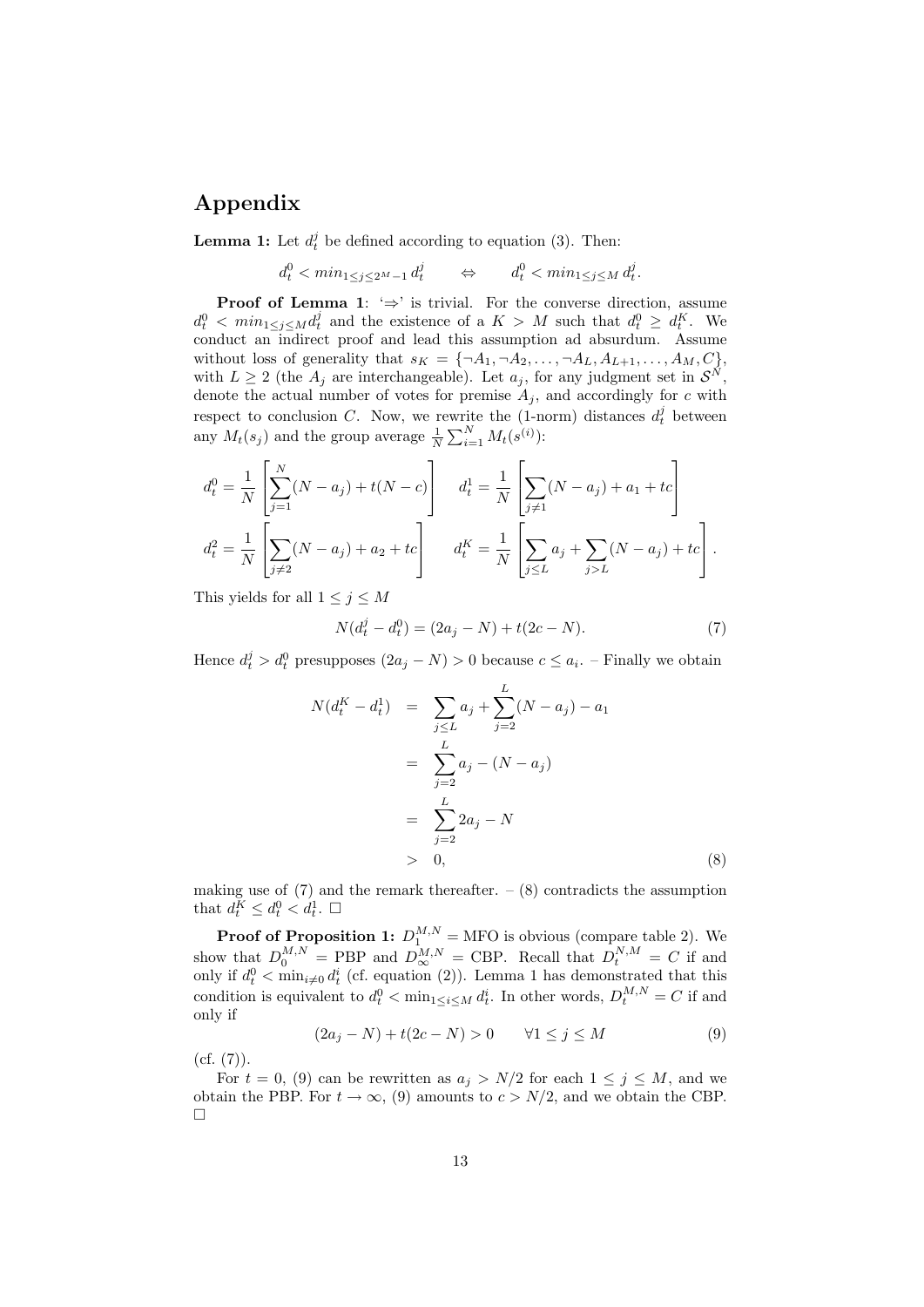Proof of Proposition 2: Our proof is straightforward, using limit results from probability theory. By assumption we know that  $s_0$  is the true situation. Then, the number of judgments in favor of a premise  $A_i$ ,  $a_i$ , is a Binomially distributed random variable with parameter p and sample size  $N(a \sim B_{N,p})$ . Similarly,  $c \sim B_{N,p^2}$ . All variables can be written as sums of independent and identically distributed random variables so that the Strong Laws of Large Numbers applies. It follows that P-a.s.  $a_j/N$ ,  $\stackrel{N\to\infty}{\longrightarrow} p$ ,  $c/N \stackrel{N\to\infty}{\longrightarrow} p^2$ . In particular, with the exception of a set of measure zero,

$$
\forall \varepsilon \ge 0 \ \exists N_0 \ \forall N \ge N_0 : \ \frac{a_j}{N} \in (p - \varepsilon, p + \varepsilon), \ \frac{c}{N} \in (p^2 - \varepsilon, p^2 + \varepsilon). \tag{10}
$$

Recall that  $D_t^{M,N} = C$  if and only if

$$
(2a_j - N) + t(2c - N) > 0 \qquad \forall 1 \le j \le M
$$

 $(cf. (9))$ , which is equivalent to

$$
2\frac{a_j}{N} - 1 + t\left(2\frac{c}{N} - 1\right) > 0 \qquad \forall 1 \le j \le M.
$$

Now we show that this happens  $\mathbb{P}\text{-almost surely if } p > p_t := (1/2t)(\sqrt{2t^2 + 2t + 1} -$ 1) and  $N \to \infty$ . Let  $(3+3t)\varepsilon := |2tp^2 + 2p - (1+t)|$ . A simple computation yields that  $2tp^2 + 2p - (1 + t) > 0$  if and only if  $p > p_t$  for  $t \neq 0$  and  $p > 0.5$  for  $t = 0$ . Hence, for  $p > p_t$  and  $N \ge N_0$ , and any  $1 \le j \le M$ ,

$$
2\frac{a_j}{N} - 1 + t\left(2\frac{c}{N} - 1\right)
$$
  
> 2p - 2\varepsilon - 1 + t(2p<sup>2</sup> - 2\varepsilon - 1)  
= (3+3t)\varepsilon - 2\varepsilon - 2t\varepsilon  
> 0,

using the limit result (10). Thus, if  $p > p_t$ , P-almost surely  $D_t^{M,N} = C$ , as desired. Assume on the other hand that  $p \leq p_t$ . Then, in virtue of (10), for  $N \geq N_0$ ,

$$
2\frac{a_j}{N} - 1 + t\left(2\frac{c}{N} - 1\right)
$$
  
< 
$$
< 2p + 2\varepsilon - 1 + t(2p^2 + 2\varepsilon - 1)
$$
  

$$
= (-3 - 3t)\varepsilon + 2\varepsilon + 2t\varepsilon
$$
  
< 0.

This entails that, incorrectly,  $D_t^{M,N} = \neg C \mathbb{P}$ -a.s. for increasing N. Thus, if  $p > p_t$ , the right conclusion will be eventually selected, and if  $p \leq p_t$ , the wrong conclusion will be eventually selected as  $N \to \infty$ .

It remains to calculate the critical values  $p_t$  for  $t \in \{0, 1, \infty\}$ . For  $t \to \infty$ (CBP), a simple asymptotic analysis yields the condition  $p > 1/\sqrt{2}$ , whereas  $t = 0$  (PBP) amounts to  $p > 0.5$ . Finally, in the case  $t = 1$  (MFO), we get the threshold  $p > (\sqrt{5}-1)/2$ .  $\Box$ 

Proof of Corollary 1: Proposition 2 has investigated the reliability of  $D_t^{M,N}$  for the case that C is true. Now we presuppose that C is false. In that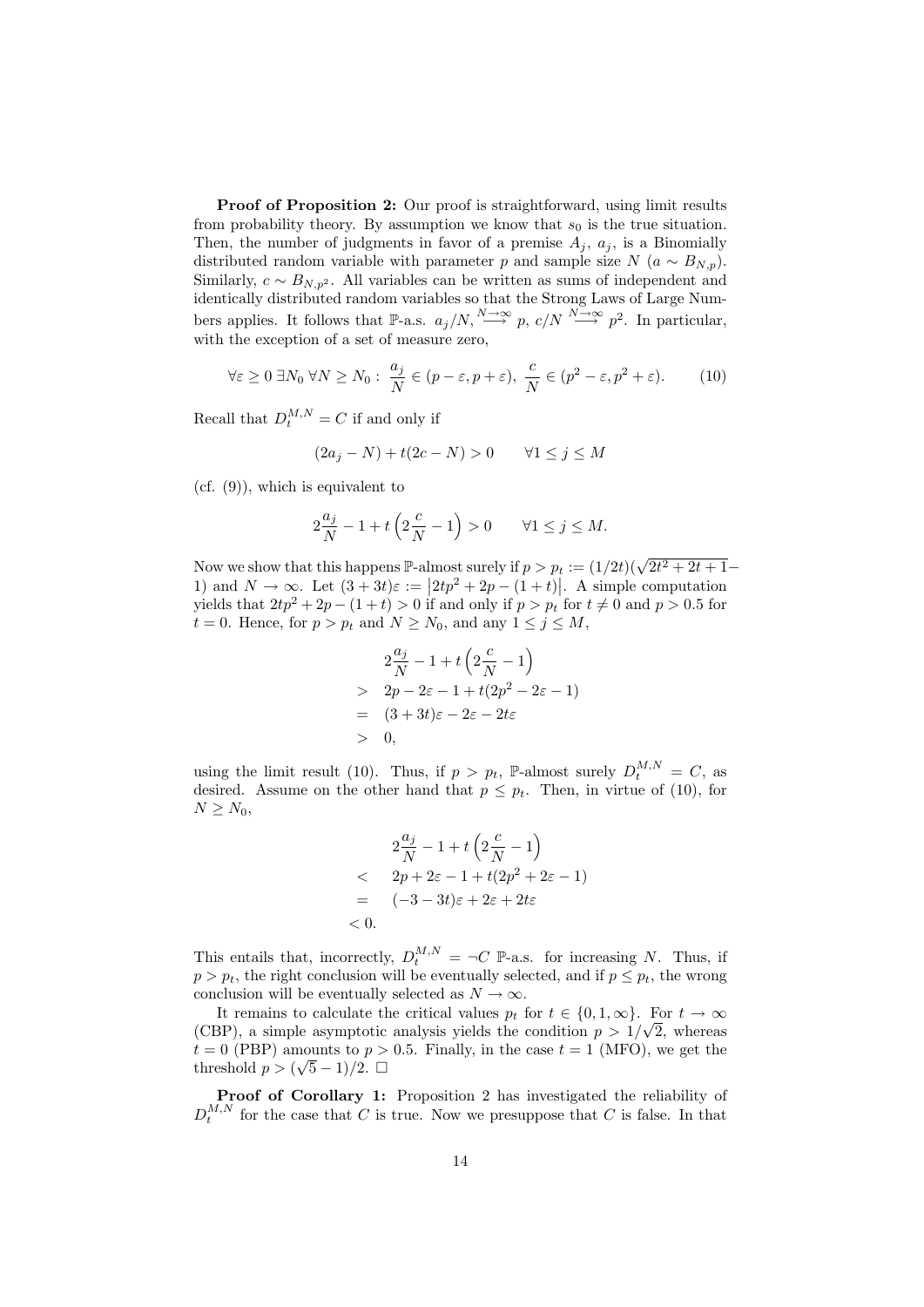case, there will, for each  $p > 0.5$  and increasing N, be an  $a_i$  such that P-a.s.  $a_j \langle N/2 \rangle$ . This implies that  $D_t^{M,N} = \neg C$ , independent of t (cf. (9)). Hence all distance-based procedures  $D_t^{M,N}$  eventually perform reliably if C is false. Combining this result with proposition 2, we obtain

$$
R_{p,q}(D_t^{M,N}) = \mathbb{P}(C)\mathbb{P}(D_t^{M,N} = C|C) + \mathbb{P}(\neg C)\mathbb{P}(D_t^{M,N} = \neg C|\neg C)
$$
  
=  $q^M 1_{\{p_t > p\}} + (1 - q^M),$ 

proving equation (5).  $\Box$ 

# References

- [1] L. Bovens and W. Rabinowicz. Democratic answers to complex questions. An epistemic perspective, Synthese 150: 131–153, 2006.
- [2] B. Chapman. Rational aggregation. Politics, Philosophy and Economics, 1(3): 337-354, 2002.
- [3] F. Dietrich. Judgment aggregation: (im)possibility theorems, Journal of Economic Theory 126: 286–298. 2006.
- [4] F. Dietrich and C. List. Arrow's theorem in judgment aggregation. Social Choice and Welfare 29: 19–33, 2007.
- [5] S. Konieczny and E. Grégoire. Logic-based approaches to information fusion. Information Fusion 7: 4–18, 2006.
- [6] S. Konieczny and R. Pino-Pérez. Merging with integrity constraints. In Fifth European Conference on Symbolic and Quantitative Approaches to Reasoning with Uncertainty (ECSQARU'99), 233–244, 1999.
- [7] L.A. Kornhauser and L.G. Sager. Unpacking the court. Yale Law Journal, 96: 82-117, 1986.
- [8] L.A. Kornhauser and L.G. Sager. The one and the many: Adjudication in collegial courts. California Law Review, 81: 1-51, 1993.
- [9] C. List. The probability of inconsistencies in complex collective decisions. Social Choice and Welfare 24: 3–32, 2005.
- [10] C. List and R. Goodin. Epistemic Democracy: Generalizing the Condorcet Jury Theorem. Journal of Political Philosophy 9: 277–306, 2001.
- [11] C. List and P. Pettit. Aggregating sets of judgments: An impossibility result. Economics and Philosophy 18: 89–110, 2002.
- [12] C. List and C. Puppe. Judgment aggregation: A survey. In P. Anand, C. Puppe and P. Pattanaik (eds.), Oxford Handbook of Rational and Social Choice, Oxford University Press, 2009.
- [13] M. K. Miller and D. Osherson. Methods for distance-based judgment aggregation. Social Choice and Welfare 32: 575–601, 2009.